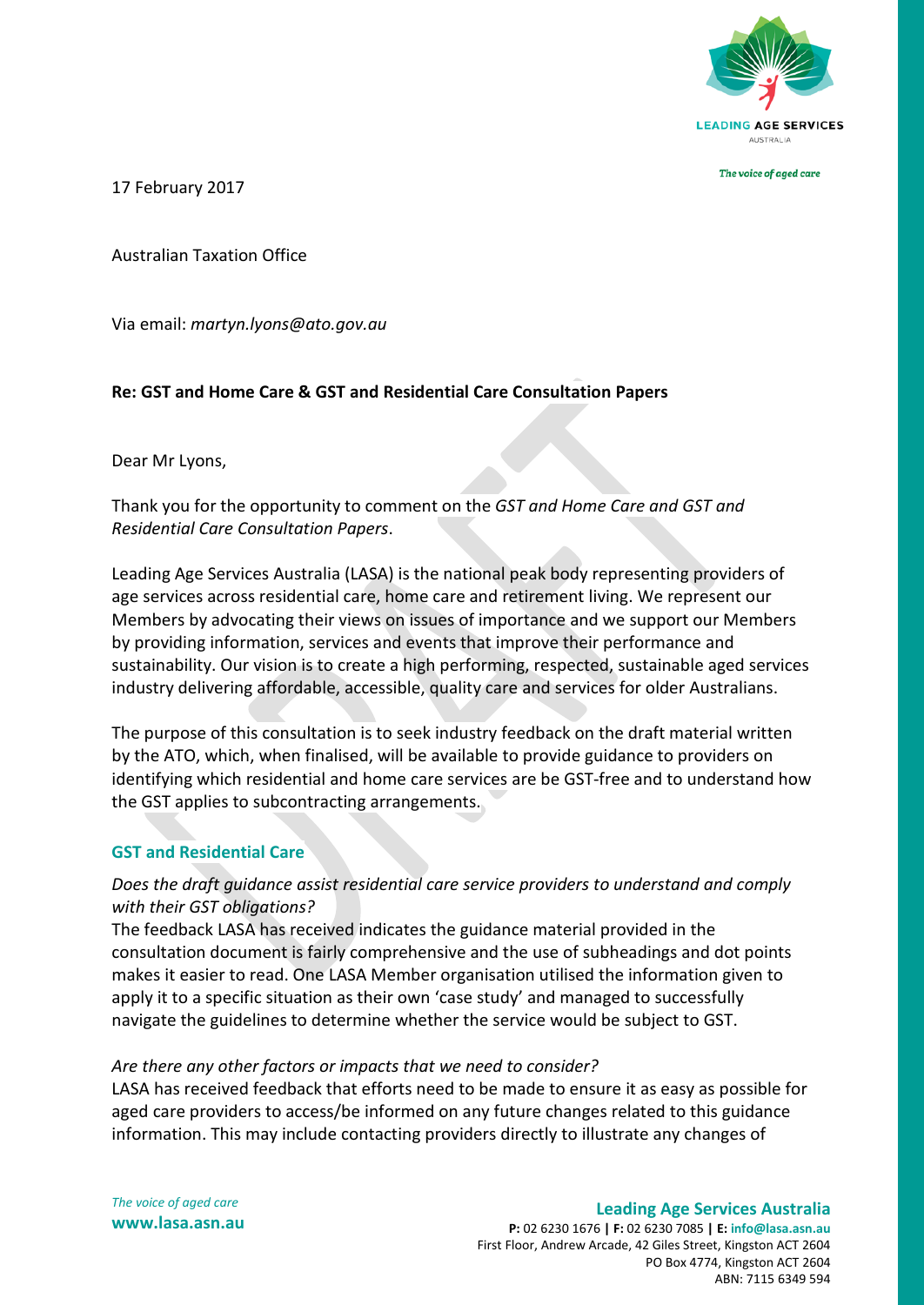significance or potentially collaborating with the Department of Health to provide updates through their existing communication channels.

LASA Members have indicated their support for the use of factual, plain English in explaining the regulations to aged care providers.

# **GST and Home Care**

# *Does the draft guidance assist home care service providers to understand and comply with their GST obligations?*

The feedback LASA has received suggests the information made available through the guidance material be informative. However, it does appear targeted towards new providers and does not appear to have any changes of note since the introduction of Consumer Directed Care (CDC).

### *Are there any other factors or impacts that we need to consider?*

LASA has received some suggestions on how the information could be expanded to assist in providing guidance, these are as follows:

- Recognition of revenue for GST purposes around the invoicing of clients for client contributions to the home care package (the package) and income tested fees.
	- o Usually revenue is recognised on invoice however, in relation to the package would revenue be recognised upon the supply of home care?
- CDC brings choice to clients. If a client was to purchase an item/service that could be funded within their package themselves that is GST applicable generally, but is GST free when supplied under a home care package, i.e. home modification, and the client gets reimbursed for the payment of the item/service from the home care provider.
	- o Is the home care provider able to reimburse the full GST inc. amount to the client and claim the GST for the reimbursement and only charge the GST free portion to the client's home care package?
	- o Is the home care provider able to reimburse the full GST inc. amount to the client but is not eligible to claim the GST as the invoice is not in the provider's name and the provider should charge the GST inclusive price to the home care package?
	- o Is the home care provider only able to reimburse the GST exclusive amount to the client, and pass on the GST exc. amount to the home care package as they are not eligible to claim the GST as the invoice is not in the provider's name?
- Example: goods cost \$110 to the client (GST inc.) and they get reimbursed the \$110 from the provider.